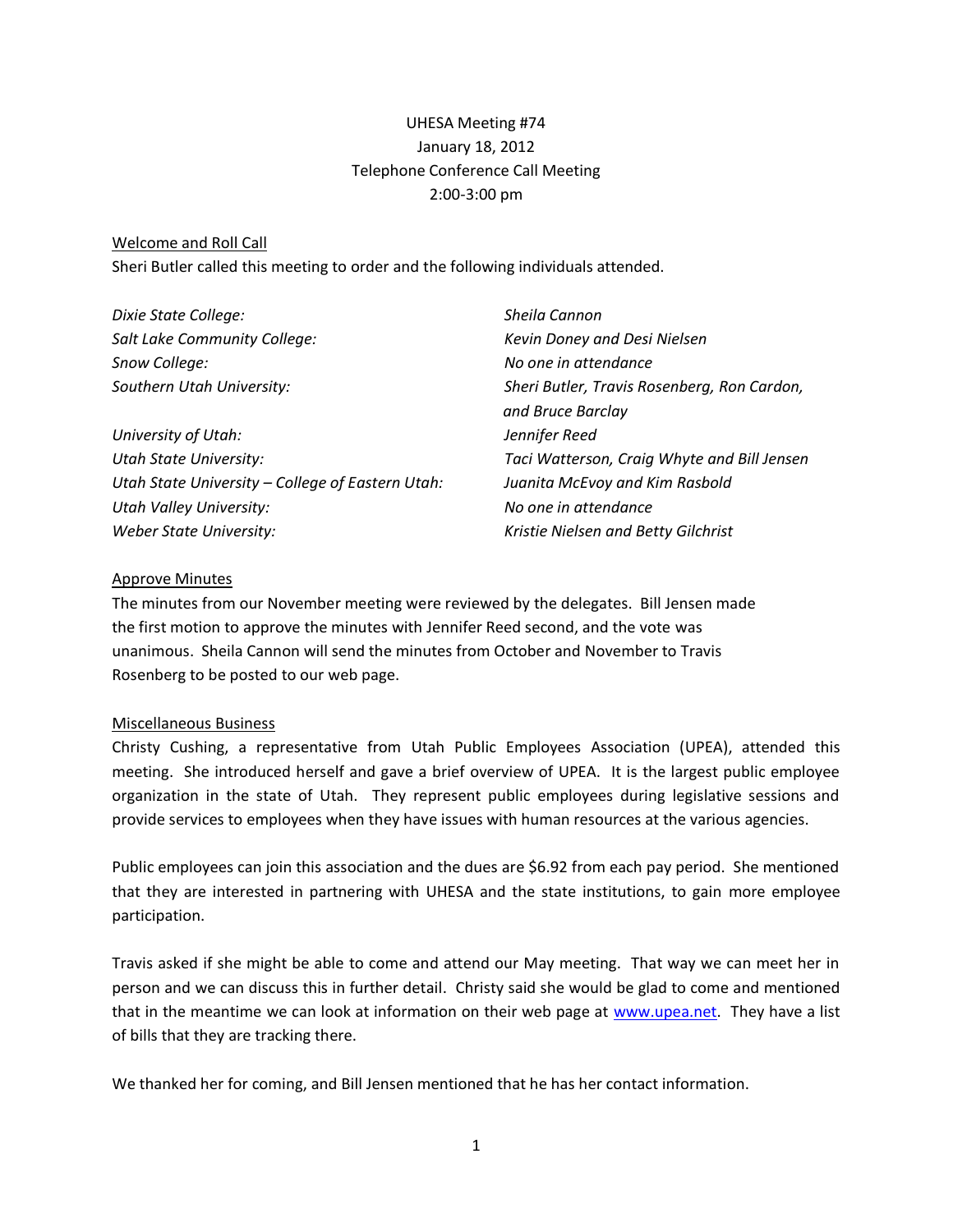# Next Meeting Schedule

Sheri asked everyone to calendar the following meetings.

- February  $16^{th}$ , UHESA Day at the Capitol from 10:00 am to 12:00 pm
- March 21<sup>st</sup>, Telephone Conference Call Meeting from 2:00 to 3:00 pm

### Legislative Report

Bill Jensen mentioned that our UHESA legislative letter was sent out. Many of the delegates thanked him for doing such a good job with the letter. He gave a brief overview on the budget process. When Governor Herbert put forth his budget, he was kind to higher education but not to salary increases. There is a \$400,000,000 surplus; however, the legislature is getting hit on all sides for salary increases. Therefore, it won't be much for us, maybe 2 to 3%.

Jennifer Reed mentioned that their Vice President of Legislative Affairs met with the Governor. The vice president told their staff last Thursday, that the Governor originally set a 1% salary increase for public employees except for higher education. However, he realized that this was a mistake and said that he would support a budget from the legislature that included higher education employees. Therefore, if so, it would really be more like 1%.

Bill mentioned that next week, the house and senate meet to set their budgets, which gets followed very closely. When he hears what happens, he will let us know.

Sheri said that after the meeting and research by Senator Urquhart at each campus, he has determined that salary increases are probably the highest need at this time. Therefore, he might be a resource for us.

### UHESA Day at the Capitol - February 16

We will meet at 10:00 am for one hour in the Spruce Room of the Senate Building, which is located on the east side, in the southwest corner of the building. We can park in the public parking lots or on the street.

Bill invited Senator Lyle Hillyard to speak with us on that day, but his schedule is not set yet. He asked Craig Whyte to contact the Senator the week before our UHESA day, to see if we can make an appointment with him to meet with us during this time.

Delegates who have not been to the Day at the Capitol were curious as to how the whole process works, and Bill gave a brief review. There are tables set up outside of the session and they have messengers who will take notes from us into our legislators. If the legislators have time, they will come out and visit with us. We are one of many pots that they are looking at, however. He will give us some training on this beforehand.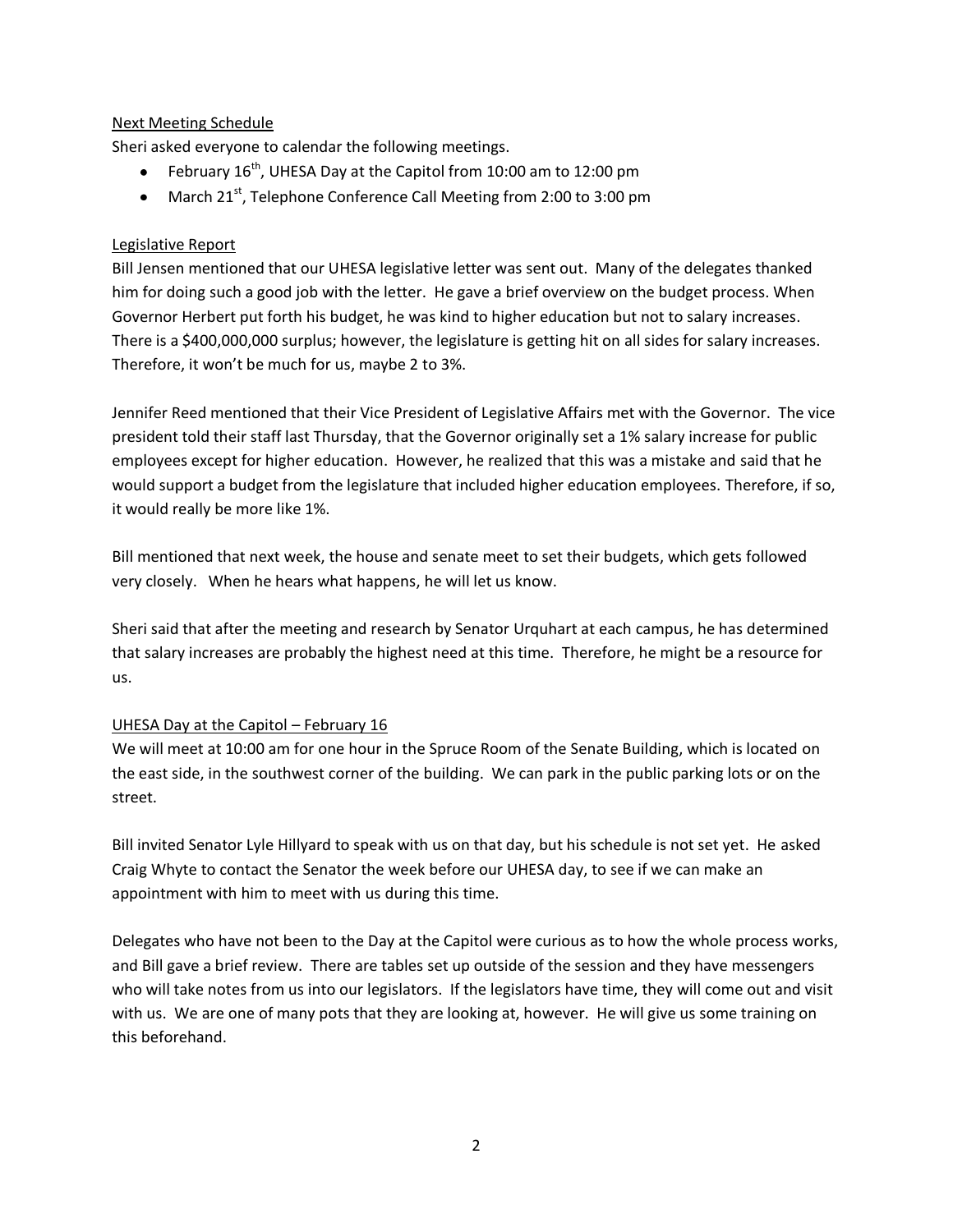Sheri mentioned that she had never attended UHESA day until last year. She found it to be very educational. She feels that our voice needs to be heard and nothing will happen if we don't make ourselves known.

We are only allowed to order 25 booklets for free, and Bill has ordered them for us. These booklets list all the current representatives and senators and their districts.

Bill mentioned that last year, we had about 40 staff members attend UHESA Day, which was a good turnout. Many of the delegates are planning to bring a number of staff with them this year. Staff members are required to take a vacation day if they attend.

### Campus Reports

# Weber State University (WSU)

Betty Gilchrist mentioned that the Classified Staff Association has been working on handicap parking safety issues. Many spots are not located next to the buildings and there are concerns with snow and ice.

She mentioned that their Wellness Center has a program entitled "Wellness Pays". There are four categories that employees can choose to participate in. They will receive \$20.00 for each category, and can receive a maximum amount of \$200.00 as a supplement to their pay check.

WSC has their day at the Capital on Thursday, February 2.

Kristie Nielsen mentioned that the Professional Staff Association has been providing welcome packets this year to new employees. They have updated their web site and bylaws.

She mentioned that they have monthly recognition awards and give Superman t-shirts out along with them. They are having trouble getting employees to nominate people; therefore, if anyone has any ideas, she would appreciate hearing from you.

# Utah State University-Eastern (USU-CEU)

Juanita McEvoy mentioned that they have had some rough months with the changes in student services; however, things seem to be settling down now.

She also mentioned that they have trouble getting nominations for awards; therefore, she would appreciate some suggestions as well.

### Utah State University (USU)

Bill mentioned that he met with the president of their Faculty Senate about trying to get more of a voice on campus. He discovered that they don't have much more of a voice than their two staff associations do. Each organization meets with the vice president who is assigned to them and then those individuals report to the President of the University.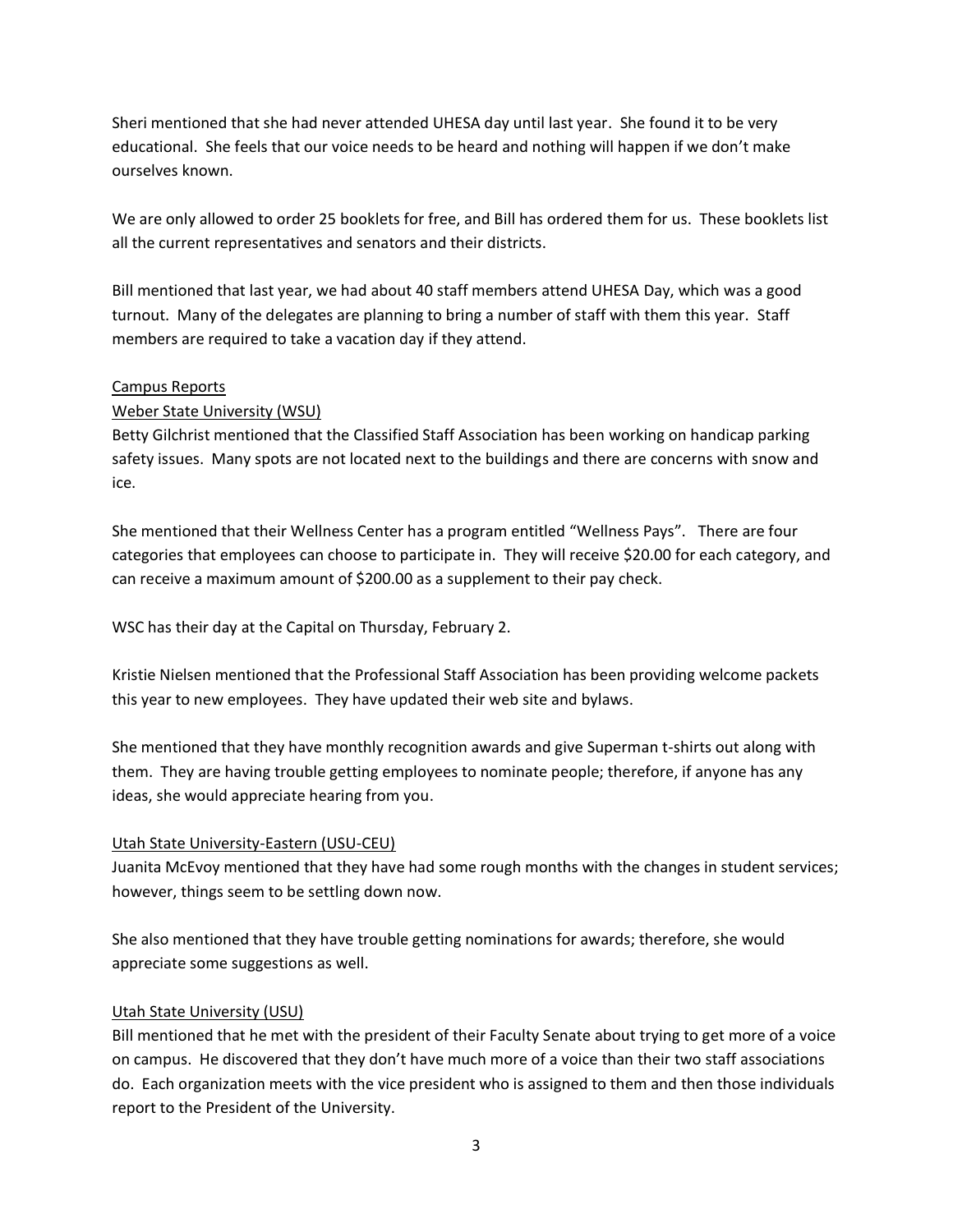Taci mentioned that they will have a Health Advocate Brown Bag Lunch next week. They will also hold a staff appreciation luncheon the last week in March.

### University of Utah (U of U)

Jennifer mentioned that they now have two finalists for their presidential search. A selection will be made on Friday and she has the opportunity of participating in the interviews on Thursday. It will be nice to have this finalized.

She has counseled with their human resource department on developing training for specific job types.

Jennifer mentioned that they will have a Poster Day at the Capitol on the first day of the legislative session. The U of U day has decided not to have a day on the hill. However, they hope to have a good turnout on UHESA Day.

### Southern Utah University (SUU)

Sheri mentioned that they held a legislative forum the first week in January and about 60 people attended, which was very successful. Travis mentioned that Representative Bickers attended.

The Provost's office has requested some specific training for their administrative staff. Therefore, they are working with their human resource office on getting this set up.

She mentioned the scholarship program that they have for students.

They are currently receiving nominations for outstanding and distinguished staff awards.

### Salt Lake Community College (SLCC)

Desi Nielsen mentioned that they are trying to strengthen staff relationships with the faculty. Representatives from each organization attend each other's board meetings, which has been very positive. They recently completed a Food Bank competition between the organizations. It went very well and encouraged team building.

She mentioned their Presidential forums that are being held every two months on the various campuses. These forums are question and answer sessions.

Desi mentioned that they give out monthly Staff Star Awards. They also have Outstanding Staff Awards, which are presented to six full-time and three part-time staff employees. A monetary award is given as well. Their President makes the final determination as to who receives these awards. She mentioned that they also have trouble getting nominations from the employees.

She mentioned that they have staff nights at their basketball games.